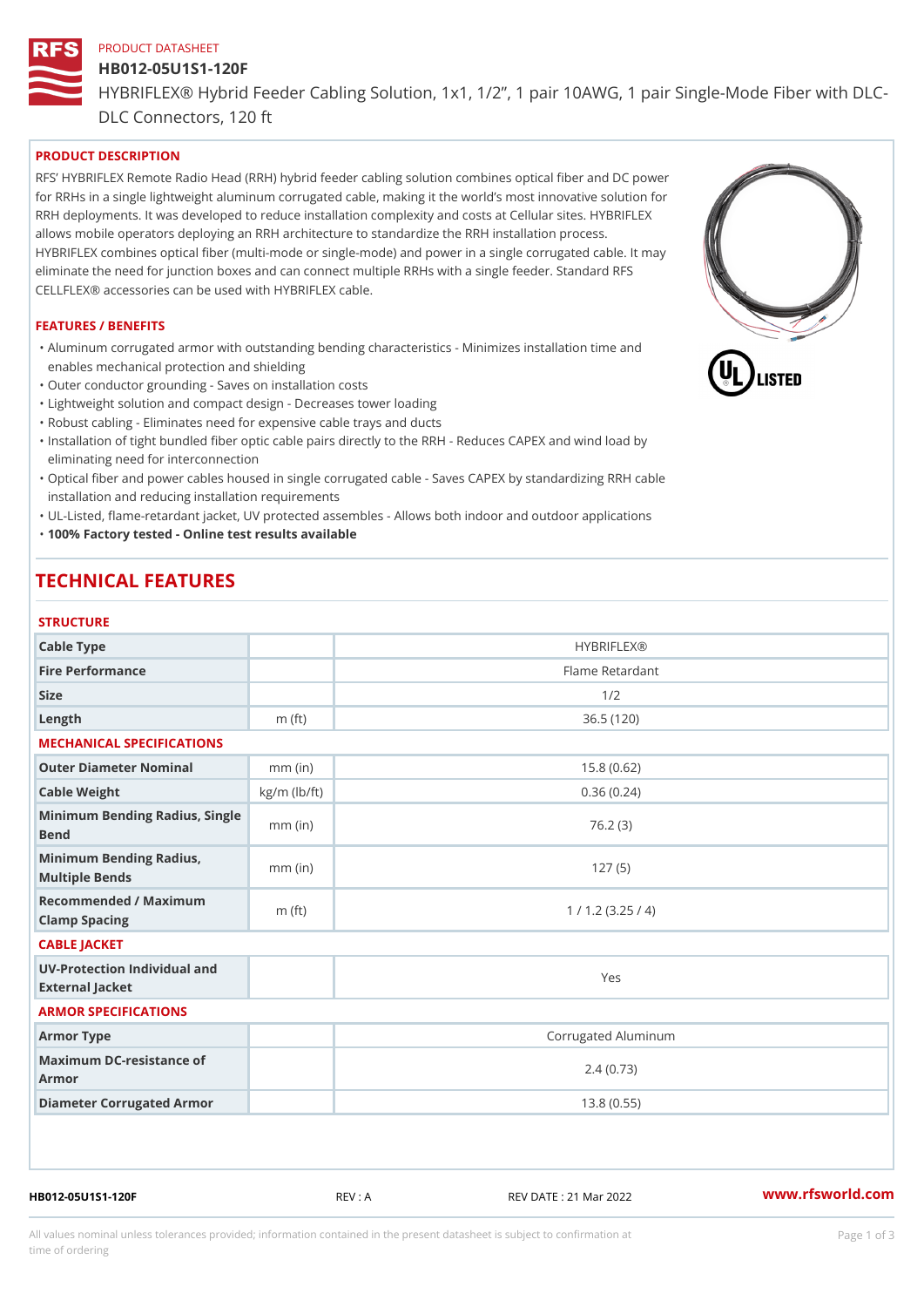#### PRODUCT DATASHEET

## HB012-05U1S1-120F

HYBRIFLEX® Hybrid Feeder Cabling Solution, 1x1, 1/2, 1 pair 10AWG, DLC Connectors, 120 ft

| DC POWER CABLE SPECIFICATIONS                                                                                                   |                             |                                                      |  |  |
|---------------------------------------------------------------------------------------------------------------------------------|-----------------------------|------------------------------------------------------|--|--|
| Number of DC Pairs                                                                                                              |                             | $\mathbf{1}$                                         |  |  |
| Maximum DC-Resistance $\bigotimes_{k=m}^{\infty}$ ( $\bigotimes_{k=m}^{\infty}$ /km ( $\bigotimes_{k=m}^{\infty}$ )<br>$C$ able |                             | 3.41(1.04)                                           |  |  |
| Cross Section of Power Cnamble (AWG)                                                                                            |                             | 5.3(10)                                              |  |  |
| DC Wire Jacket Material                                                                                                         |                             | $PVC/Ny$ lon                                         |  |  |
| DC Cable Single Bending Rhandi(uish)                                                                                            |                             | 83 (3.3)                                             |  |  |
| DC Cable Diameter                                                                                                               | $mm$ (in)                   | 4.2(0.165)                                           |  |  |
| DC Standards (Meets or Exceeds)                                                                                                 |                             | For use in Type MC per UL 1569, PVC Nylon, RoHS/REAC |  |  |
| Break-out length (Top)                                                                                                          | $mm$ (in)                   | 559 (22)                                             |  |  |
| Break-out length (Bottom) mm (in)                                                                                               |                             | 914(36)                                              |  |  |
| <b>F/O CABLE SPECIFICATIONS</b>                                                                                                 |                             |                                                      |  |  |
| Number of F/O Pairs                                                                                                             |                             | $\mathbf{1}$                                         |  |  |
| F/O Cable Type                                                                                                                  |                             | G657-A2 Single Mode, Bend Tolerant                   |  |  |
| Core/Clad                                                                                                                       | $\mu$ m                     | 9/125                                                |  |  |
| Single Bending Radius                                                                                                           | $mm$ (in)                   | 83 (3.3)                                             |  |  |
| F/O Standards (Meets or<br>Exceeds)                                                                                             |                             | UL Listed Type OFNR (UL1666), RoHS Compliant         |  |  |
| Optical Loss                                                                                                                    | dB/Km                       | $0.5 \t@ 1310 nm$<br>$0.5 \t@ 1550 nm$               |  |  |
| FO Break-out Length (Top)mm (in)                                                                                                |                             | 584 (23)                                             |  |  |
| FO Break-out Length (Bottomm) (in)                                                                                              |                             | 965(38)                                              |  |  |
| Fiber Termination End                                                                                                           |                             | DLC Connector                                        |  |  |
| Fiber Termination End 2                                                                                                         |                             | <b>DLC</b> Connector                                 |  |  |
| TESTING AND ENVIRONMENTAL                                                                                                       |                             |                                                      |  |  |
| Storage Temperature                                                                                                             | $^{\circ}$ C ( $^{\circ}$ F | $-40$ to $70$ ( $-40$ to $158$ )                     |  |  |
| Operation Temperature                                                                                                           | $^{\circ}$ C ( $^{\circ}$ F | $-40$ to $65$ ( $-40$ to $149$ )                     |  |  |
| Installation Temperature                                                                                                        | $^{\circ}$ C ( $^{\circ}$ F | $-20$ to 65 ( $-4$ to 149)                           |  |  |
| Jacket Specifications                                                                                                           |                             | UL1569 Type MC, UL Listed                            |  |  |

#### EXTERNAL DOCUMENT LINKS

On-line Factory Te[s](https://www.rfsworld.com/pictures/userfiles/programs/AAST Latest Version.zip)teRwesults:

#### NOTES

Nominal length equals length of armored trunk plus not include bottom breakout; bottom breakout length to the total assembly length tip to tip

HB012-05U1S1-120F REV : A REV DATE : 21 Mar 2022 [www.](https://www.rfsworld.com)rfsworld.com